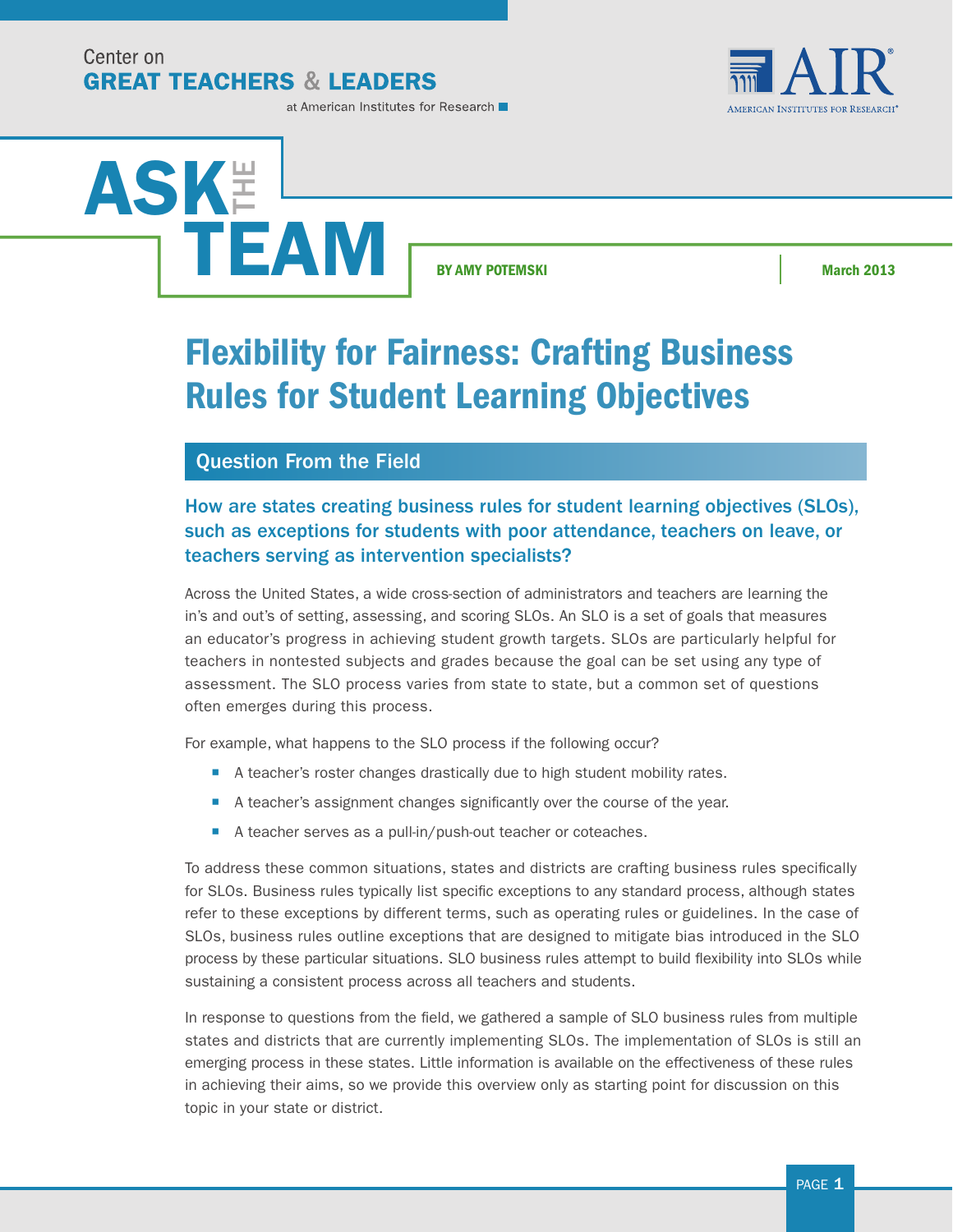## **STUDENT CONSIDERATIONS** Absenteeism and Mobility

To be fair and accurate, a teacher's SLO must focus on the students he or she can influence and grow. If students are chronically absent or no longer enrolled in a course, SLOs must be adjusted to measure the growth teachers can actually make with students. By providing business rules that address student absenteeism and mobility, states and districts help to ensure that these challenges are addressed in a fair and consistent manner across classrooms. States and districts generally provide flexibility for teachers to address these challenges by establishing (1) clear-cut attendance thresholds or minimum student enrollment criteria and/or (2) processes that allow an evaluator and a teacher to account for student attendance and mobility concerns during midcycle or end-of-cycle conferences. Generally, states have set minimum thresholds or criteria, whereas districts often set more stringent thresholds or detailed criteria that are tailored for their unique contexts. The following is a quick overview of options that states and districts are using, often in combination.

#### Absenteeism

- **Option 1.** Specify a threshold for student attendance. For example, students who are absent more than 15 percent to 20 percent of the time are dropped from an SLO.
- **Option 2.** Allow teachers to adjust their SLOs, during a midcycle or end-of-cycle check-in with their evaluator, to account for student attendance rates. For example, at the midcycle check-in, teachers may set unique growth targets for students who are absent 30 or more days.
- **Option 3.** Allow teachers to provide evidence of chronic absenteeism during the final evaluation conference and take this information into account as an extenuating circumstance when determining a summative score for SLOs.

#### **Mobility**

- **Option 1.** Allow teachers to remove from their SLO(s) any students who were not enrolled during a specified period of time.
- **Option 2.** Allow teachers to revise their SLOs during a midcycle check-in with their evaluator to account for changes in their student rosters.



SLO training for educators should include information, tools, and examples on

how to modify an SLO target or score to address student absenteeism and mobility. Establishing a business rule that allows for flexibility through modifications is important, but to ensure better consistency and fairness, educators need training to improve their professional judgment in making these decisions.

For example, at the midcycle check-in, teachers may set unique growth targets for new students and remove unenrolled students from the SLO roster.

- **Option 3.** Weight the final SLO score based on the number of days a student was enrolled in the school.
- **Option 4.** Require a student to have been in attendance for both the pretest and posttest to be included in SLO rating.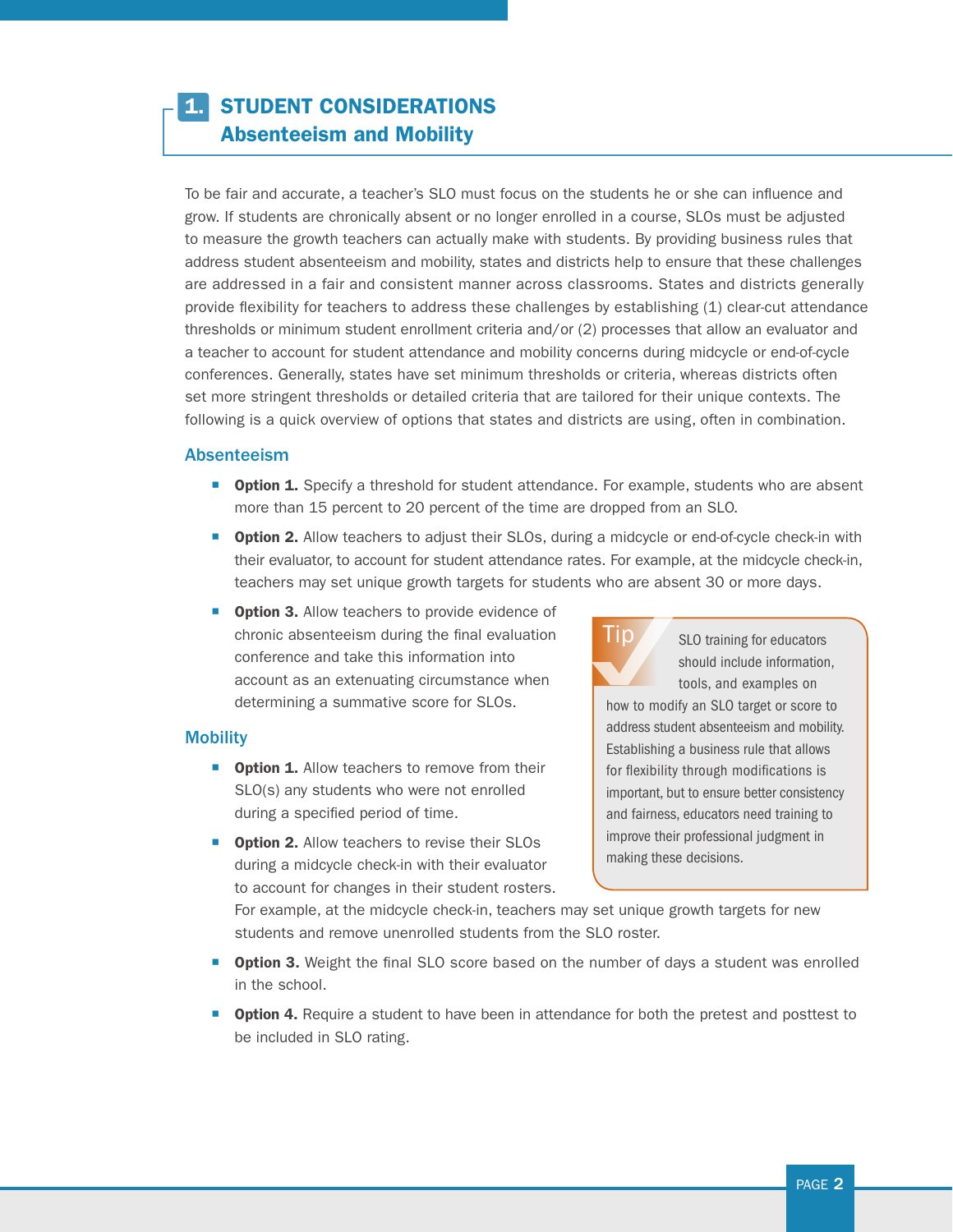

#### Rhode Island

- Absenteeism. Students chronically absent are still included in SLO calculations; a notation regarding their absenteeism is included, however, and the evaluator takes it into account when determining the SLO score.
- **Student mobility.** SLOs are based on the students on the roster at the beginning of the school year. At the midcycle check-in, teachers can adjust their SLOs based on significant changes in their rosters. Students added or removed, added after the middle of the year, or no longer on the roster at the end of the interval of instruction (e.g., quarter or semester) are not included in the final results of SLOs.

Source: *Rhode Island Educator Evaluation FAQ* ([http://www.ride.ri.gov/EducatorQuality/EducatorEvaluation/](http://www.ride.ri.gov/EducatorQuality/EducatorEvaluation/RIModelFAQ.aspx) [RIModelFAQ.aspx\)](http://www.ride.ri.gov/EducatorQuality/EducatorEvaluation/RIModelFAQ.aspx)

## **District** ootligh

#### Pointe Coupee Parish School System, Louisiana

- Absenteeism. A student who is absent more than 20 percent of the school year may be removed from the student learning target (SLT). A student who is absent 20 consecutive days between October 1 and the beginning of the state testing period may be removed from an SLT.
- **EXTURN STATE:** Students who enter the classroom before October 1 and remain through the second week in April will be part of the teacher's roster that is included in the state's educator evaluation data system.

Source: Pointe Coupee Parish School System Student Learning Targets 2012-2013 [\(http://www.pcpsb.net/images/](http://www.pcpsb.net/images/stories/COMPASS/SLT/AUGUST_7_2012_TEACHER_HANDOUT_SLT.pdf) [stories/COMPASS/SLT/AUGUST\\_7\\_2012\\_TEACHER\\_HANDOUT\\_SLT.pdf](http://www.pcpsb.net/images/stories/COMPASS/SLT/AUGUST_7_2012_TEACHER_HANDOUT_SLT.pdf))

## 2. TEACHER CONSIDERATIONS Extended Leave and Assignment Changes

Compared with student absence and mobility, states and districts provide fewer detailed business rules regarding teacher exceptions. Teachers cannot be held accountable for the growth of students when teachers have not been present in the classroom to influence student growth. States and districts want to be certain that students' learning is not inaccurately attributed to educators who have had to leave the classroom or have been reassigned to a different classroom. A few states have specified extended leave flexibility for teachers, which allow educators—in collaboration with their supervisors—to determine the best course of action for evaluating SLO progress within the evaluation framework. Teachers also may be allowed to modify SLOs at midcycle or end-of-the cycle conferences to address a wide range of teacher absence or mobility situations.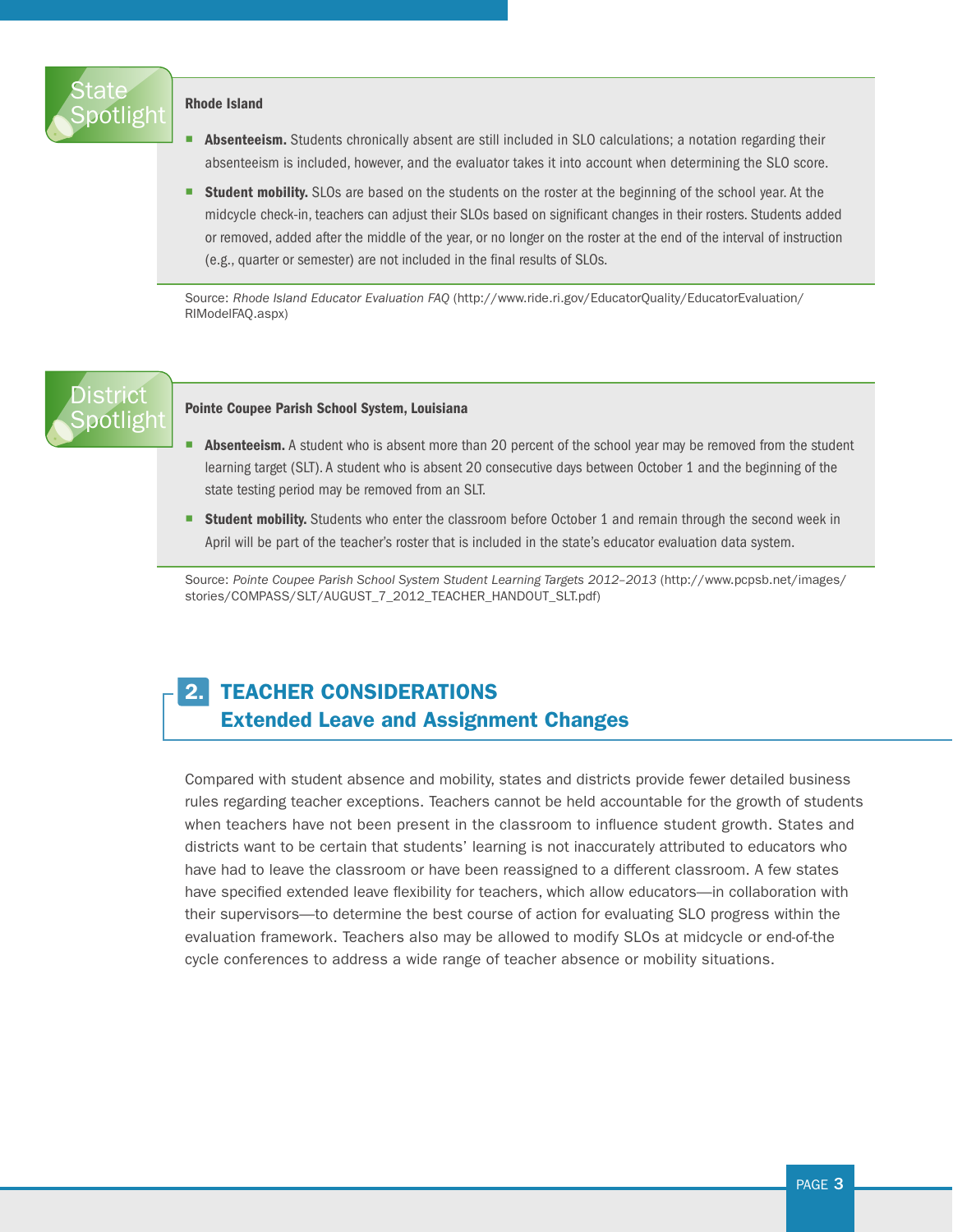

#### Louisiana

- **SLO modification.** The state allows teachers to modify their SLTs through a formal process. Teachers must submit a written request for a midcycle conference with their evaluator. The principal and the superintendent must approve any modifications by February 1 of each year.
- SLO teacher absence. A teacher's evaluation result can be invalid for any teacher with 60 or more excused absences in a given academic year, which could include maternity leave, military leave, extended sick leave, or sabbatical leave.

Source: *Louisiana COMPASS Teacher Evaluation Guidebook* ([http://www.louisianaschools.net/lde/uploads/20118.pdf\)](http://www.louisianaschools.net/lde/uploads/20118.pdf)

## State otlight

#### Wisconsin

**SLO modification.** The state allows teachers to share potential mitigating circumstances, such as an extended medical leave or an event that significantly changes the school culture, with evaluators during end-of-cycle conferences. The educator and the evaluator will determine the degree of impact the situation had on final effectiveness ratings.

Source: *Student Learning Objectives Process Manual: Developmental Pilot 2012–2013* ([http://ee.dpi.wi.gov/files/ee/](http://ee.dpi.wi.gov/files/ee/pdf/sloprocessmanual_version1.pdf) [pdf/sloprocessmanual\\_version1.pdf](http://ee.dpi.wi.gov/files/ee/pdf/sloprocessmanual_version1.pdf))



#### **Connecticut**

**SLO modification.** The state specifically allows teachers with significant assignment changes during the course of a school year to make adjustments to SLOs during midcycle conferences with their evaluator.

Source: *SEED: Connecticut's System for Educator Evaluation and Development* [\(http://www.connecticutseed.org/](http://www.connecticutseed.org/wp-content/uploads/2012/10/SEED_Handbook.pdf) [wp-content/uploads/2012/10/SEED\\_Handbook.pdf\)](http://www.connecticutseed.org/wp-content/uploads/2012/10/SEED_Handbook.pdf)

## 3. TEACHER CONSIDERATIONS Teachers of Students With Disabilities

Teachers of students with disabilities, including intervention specialists and push-in/pull-out teachers, are provided explicit guidance in SLO development and the establishment of differentiated learning targets. For example, Rhode Island provides recommendations on the SLO development across various service delivery models (e.g., coteaching and resource room) that compel collaboration in SLO development among both special and general education teachers. Moreover, many states



The Council for Exceptional Children explicitly recommends that IEP goals *not* be used as

SLO growth targets. An SLO is intended as a long-term academic goal for groups of students. An IEP is a goal set for individual students and is highly specific to that individual student. Using IEPs in an SLO process undermines the integrity of both processes (Council for Exceptional Children, 2012).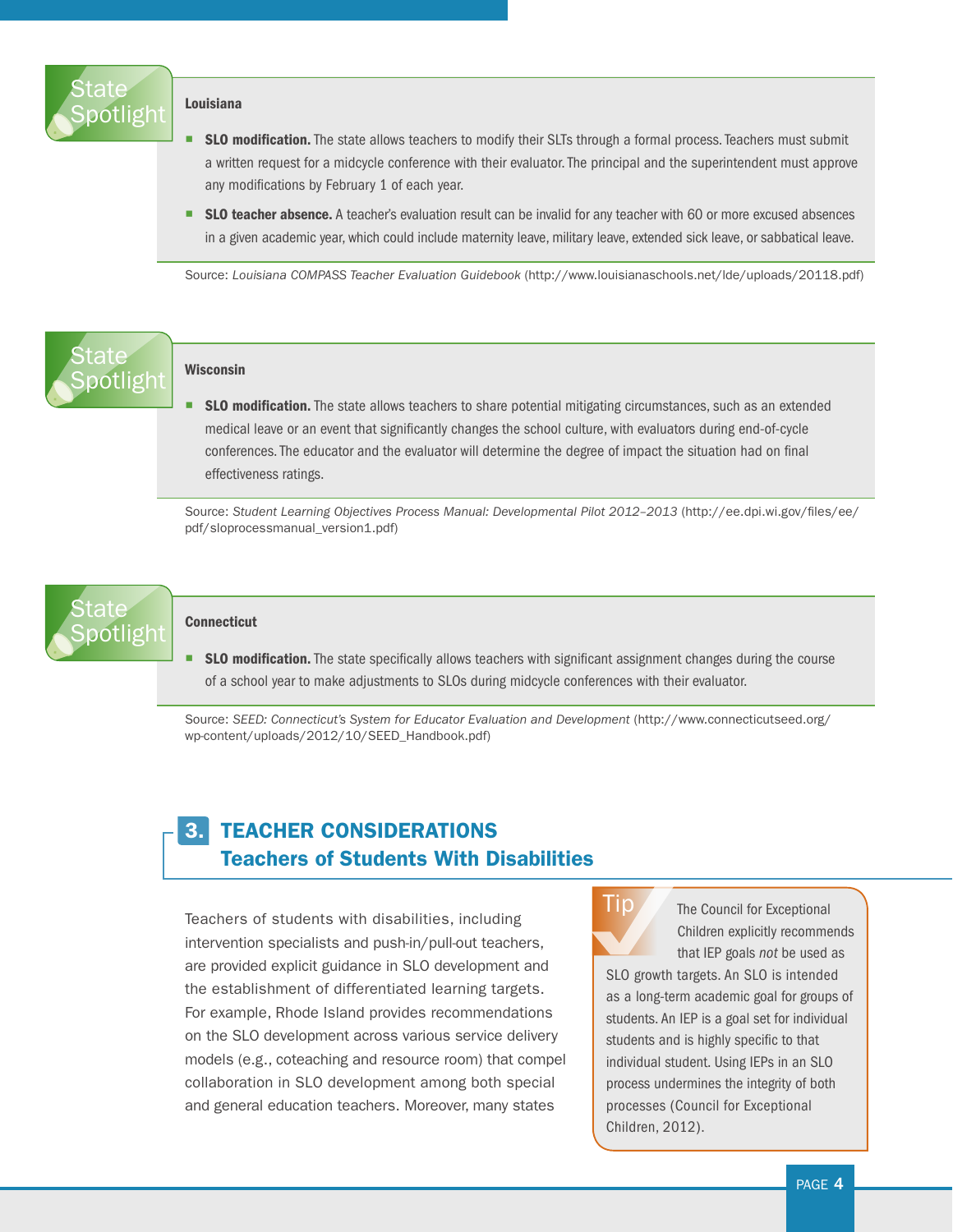provide guidance to teachers in establishing differentiated learning targets that are rigorous—yet achievable—and take into account present levels of performance and past learning trajectories for students with disabilities.

Many states are considering how the individualized education programs (IEPs) for students with disabilities fit into the SLO development and monitoring process. Although the process may appear similar, IEPs are customized for individual students and their learning needs, whereas SLOs are designed to be developed for a group of students. In fact, many states have specifically stated that IEP goals cannot be used in SLOs; however, IEP goals should be used as a source of evidence when developing SLOs and the appropriate learning targets.

## State [Spotlight](http://www.ride.ri.gov/EducatorQuality/EducatorEvaluation/RIModelFAQ.aspx)

Rhode Island provides the following guidance on how teachers in several instructional contexts should write SLOs:

- **Coteachers.** The special educator and the general educator should work together to develop SLOs for all of the students that they teach.
- **E** Teacher working across grade levels. Special educators should set broad SLOs for English language arts and/or mathematics that apply to all students, across multiple grade levels.
- **Example 2** Teacher working across classrooms. Special educators can take one of two approaches. They can coordinate with general educators to (1) support SLOs for students of mutual responsibilities or (2) develop broad SLOs that apply to all students, across classrooms.
- **EPS.** Although there may be overlap between content, assessment, and IEP goals, IEPs cannot be used as the SLO itself.

Source: *Rhode Island Educator Evaluation FAQ* ([http://www.ride.ri.gov/EducatorQuality/EducatorEvaluation/](http://www.ride.ri.gov/EducatorQuality/EducatorEvaluation/RIModelFAQ.aspx) [RIModelFAQ.aspx\)](http://www.ride.ri.gov/EducatorQuality/EducatorEvaluation/RIModelFAQ.aspx)

## State<sup>®</sup> [Spotlight](http://engageny.org/resource/student-learning-objectives)

New York provides the following guidance for teachers:

- **Resource teachers.** Resource teachers should include in their SLOs all students for whom they are listed as the teacher of record. If a resource teacher does not have a specific subject area of focus or sees different students throughout the year but not consistently, the teacher should set a schoolwide, district, or team SLO with district staff approval. Resource teachers also should work collaboratively with the classroom teachers of record whose students they work with most frequently.
- **EPs.** Teachers of students with disabilities may set differentiated growth targets based on the baseline data available for each student. Districts may determine special circumstances for when an IEP goal may be used as an appropriate SLO, as long as the SLO aligns to learning standards. Only academic goals within IEPs can be used as SLOs; behavioral or occupational therapy goals cannot be used in SLOs.

Sources: *Guidance on the New York State District-Wide Growth Goal-Setting Process: Student Learning Objectives* [\(http://engageny.org/sites/default/files/resource/attachments/slo-guidance.pdf\)](http://engageny.org/sites/default/files/resource/attachments/slo-guidance.pdf); *Student Learning Objectives*  [\(http://engageny.org/resource/student-learning-objectives](http://engageny.org/resource/student-learning-objectives))